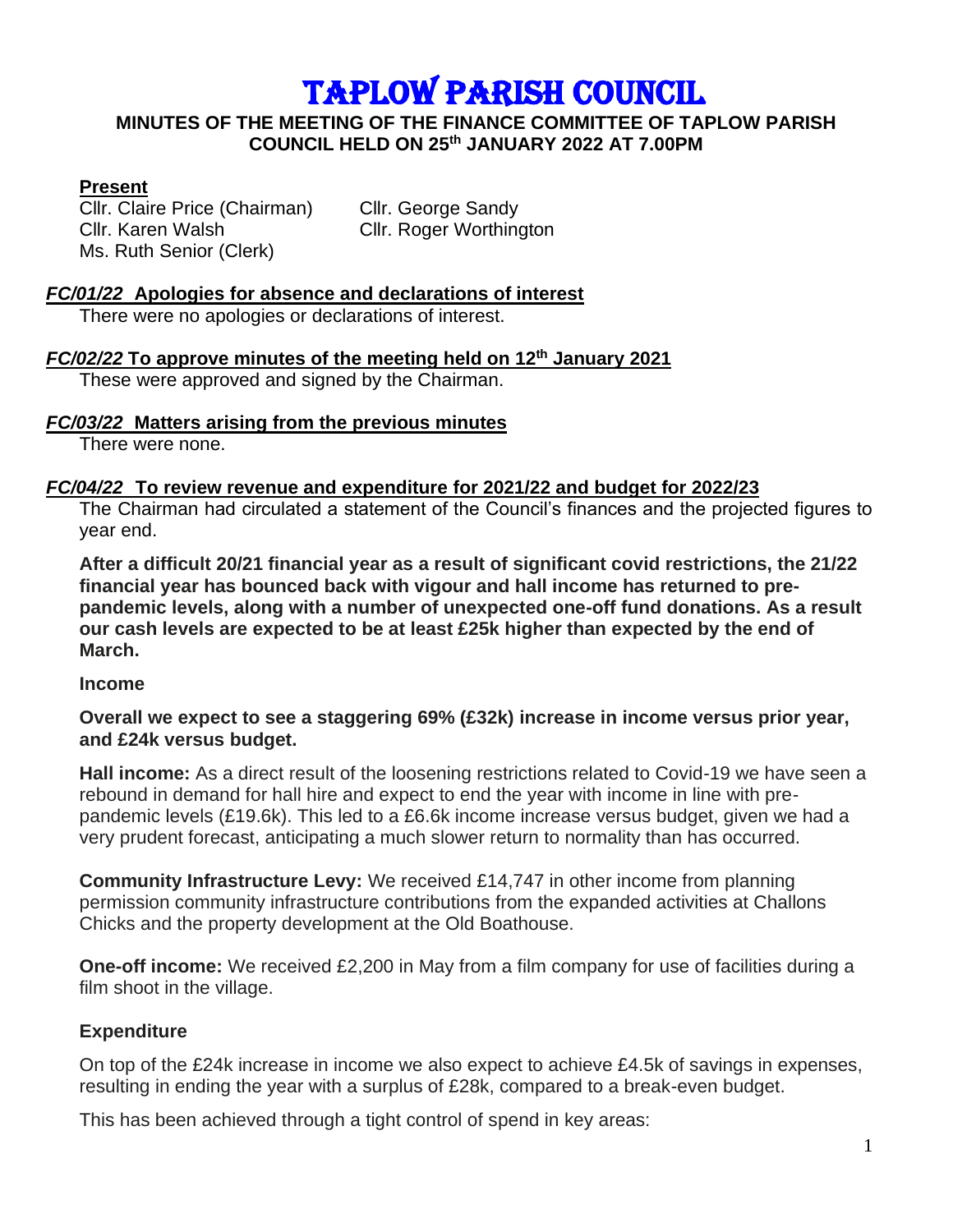**Village hall repairs and maintenance**: We spent £1.5k less on halls repairs than forecast. The main one-off expenses in the year were the installation of snow guards on the barn to protect the school from falling tiles (£528) and soundproofing the Perkins room (£300)

**Village signs:** We had planned to spend £1,000 on upgrading our village signage but this project has not yet been progressed.

**Street Lighting:** We have spent £1k under budget, which may be as a result of the newer lights having less reported issues this year.

**Administration:** We have spent £0.9k less than budget on general admin costs, half of which came through a reduction in spend on the website, and the rest due to the lower salary costs for the new clerk during her probation period.

# **Cash Reserves**

We expect to end the year with a bank balance in excess of £115k (vs £88k in prior year), with £27k in the General Fund, £25,000 in the Building Fund, £5k in the Brooking Estate Fund, £8k in the Gladys Jones Fund, £35k in the Land Securities Fund and £15k in the Community Fund.

# **To consider the Budget for 2021-22**

#### **Income**

Hall hire levels have been averaging £1.7k per month and are back to pre-pandemic levels, so I expect this to continue next year.

This leads us to a budget of £20k income from hall hire, which is 4% up on this year, and in line with income levels achieved in 2019/20.

We have not included any income from the Community Infrastructure Levy as this is a new payment however there is the potential for some this financial year.

# **Expenditure**

The budget has been planned to keep expenditure largely in line with prior year with the exception of some known additional areas of spend and known savings:

#### **Open spaces - savings:**

• We spent £2.8k on a tree survey and associated maintenance this year, which is a biennial cost and will not repeat next year.

#### **Hall repairs, maintenance and capital expenditure:**

- Re-oiling windows, door and benches this was due 2021. Advice is to do this every other year. It was last done in April 19. We are estimating £1K for this during the summer holidays.
- Final instalment on war memorial repairs £1k in April.
- Replacement of the internal doors in the Village Hall. This was planned pre-covid and we postponed this during the uncertainty of the pandemic. We are estimating £4.5k for this during the summer holidays.